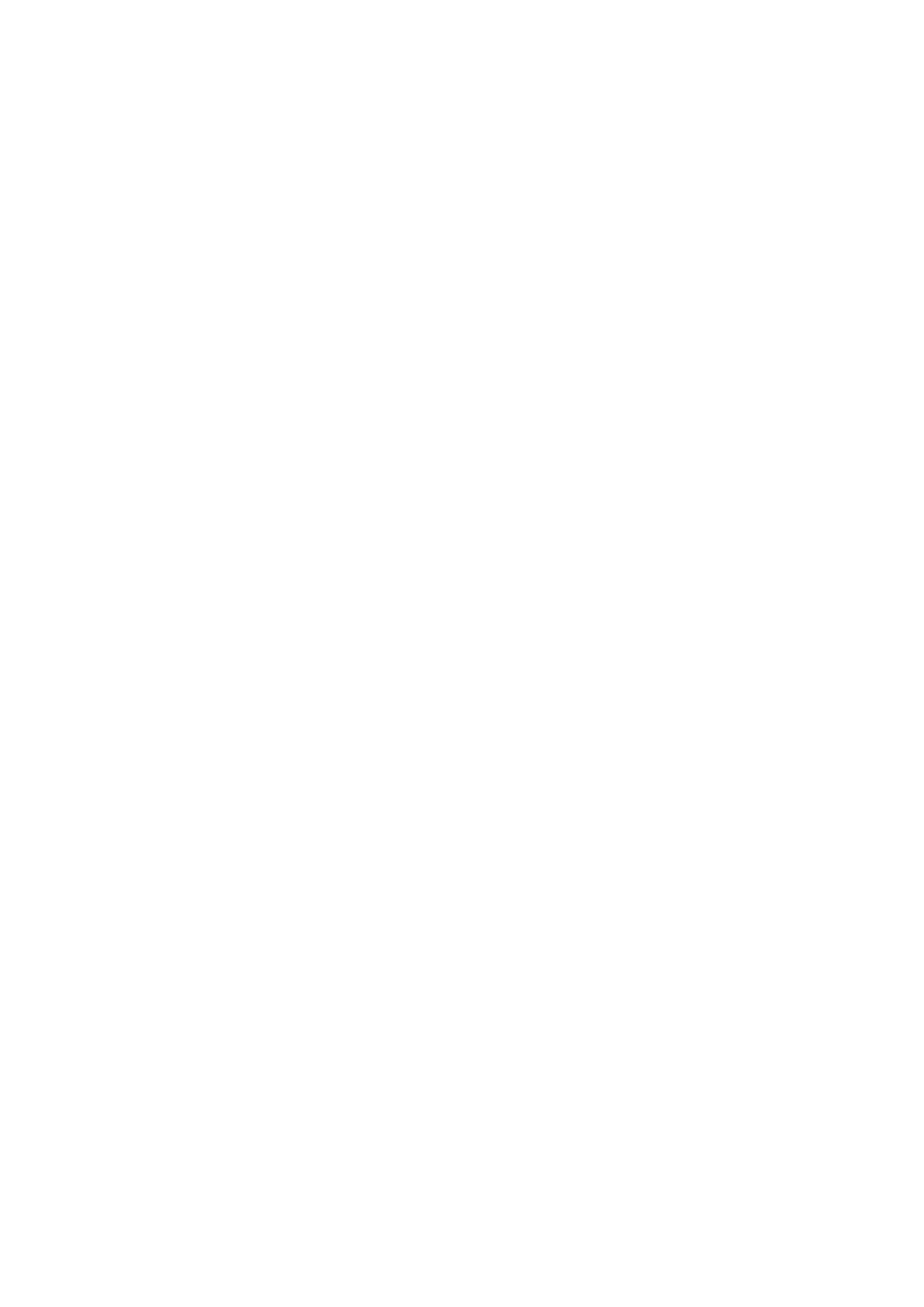

# **KEY BENEFITS**

- Provides excellent insulation to services off the penetration seal
- Ultra-thin wrap, ideal for tight spaces
- Speed and ease of installation
- Easy to wrap, shape and cut
- High level of insulation, high temperature stability
- Approved to AS1530.4: 2014 & AS4072.1-2005

# **INTRODUCTION**

The Thermal Defence Wrap is designed to maintain necessary insulation on metal or heat conductive services and prevent temperature rise of services that pass through a fire rated compartment during a fire.

The BOSS Thermal Defence System consists of 2 elements:

- 1. Thermal Defence Wrap (TDW) installed around the penetrating services, and
- 2. An aperture seal of either BOSS FireMastic-300™, FireSilicone-EMA™, UniWrap® and for oversized apertures BOSS Batts or BOSS Fire Pillows.



### **APPLICATION**

BOSS Thermal Defence System is designed for maintaining compartmentalisation where services, such as cables and metal pipes, penetrate fire rated walls and floors offering up to 2 hours insulation.

BOSS proven passive products provide excellent protection, both in maintaining the integrity of the fire rated seal and also in insulating the service.

BOSS Thermal Defence Wrap can be used to insulate:

- Power Cables
- Telecommunications Cables
- Cable trays
- Steel Copper & Iron Pipes
- Lagged Steel, Copper & Iron Pipes with Thermobreak® Lagging

BOSS Thermal Defence Wrap is suitable for use in any building which has single or multiple services penetrating fire rated compartment walls and floors. Typical building projects include:

- Retail stores and shopping centres Residential apartments
- Commercial buildings
- Power stations / substations
- Factories / industrial applications
- Office fit-outs

*For detailed performance information refer to Section - Performance Specification beginning on page 3.*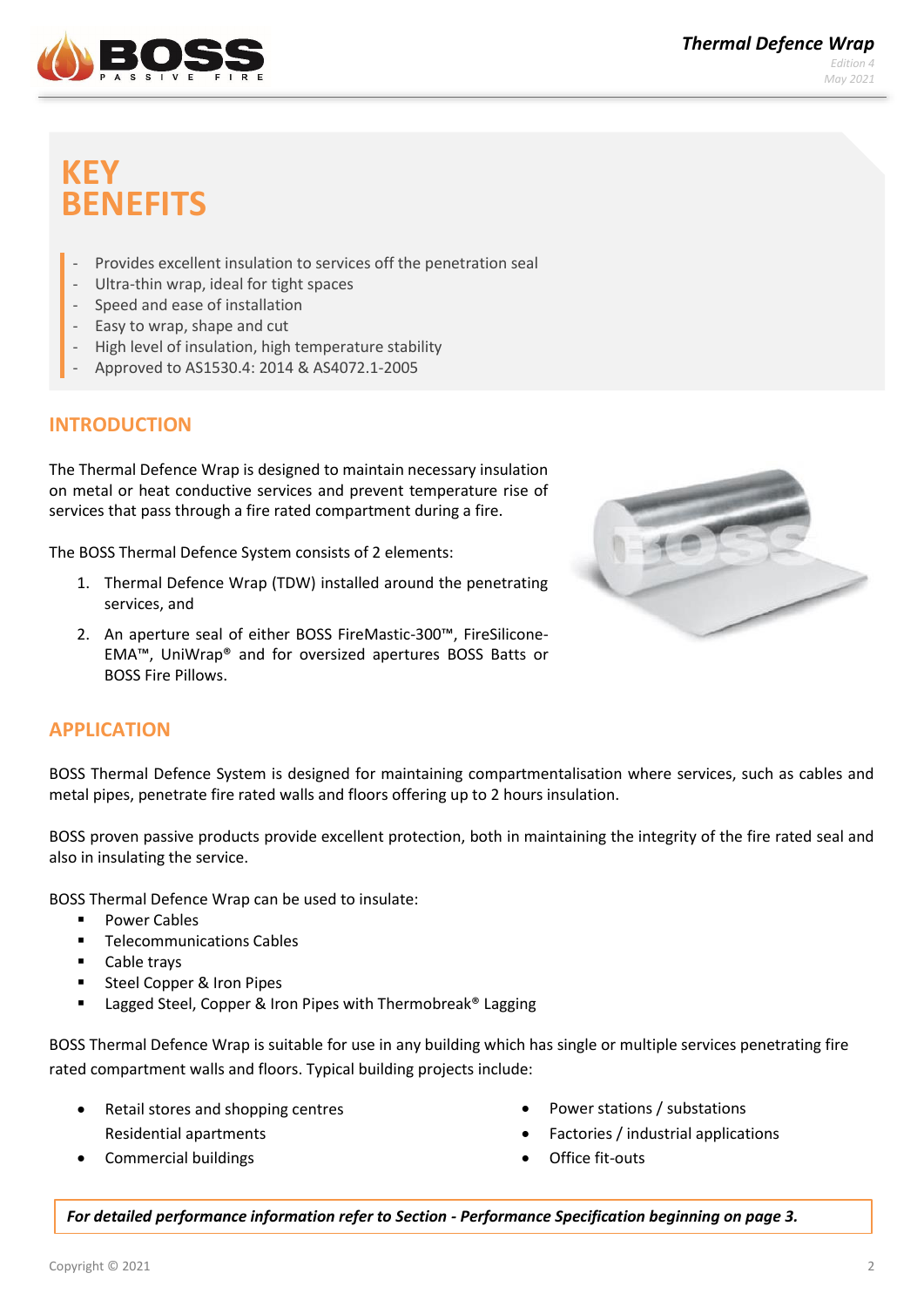

# **PHYSICAL SPECIFICATIONS**

| <b>Product Code</b> | <b>Dimensions</b>                     |
|---------------------|---------------------------------------|
| $TD-300$            | 300mm Wide x 10m Roll                 |
| TD-600              | 610mm Wide x 10m Roll (Made to Order) |

### **PERFORMANCE SPECIFICATIONS**

BOSS Thermal Defence Wrap has approvals to AS1530.4: 2014 and AS4072.1-2005 for a variety of applications, insulating heat-conductive services for up to 120 minutes. Applications include lagged steel, copper & iron pipes, steel sprinkler pipes, mains power cables, TPS circuit cables, telecommunications cables and cable trays.

Approved substrates include a wide range on a range of wall types including FR plasterboard, concrete, solid & hollow masonry, AAC, Hebel, Speedpanel, Korok, Pronto Panel, Supa Panel & AFS.

#### **IMPORTANT:**

**In order to ensure performance and compliance, passive firestopping products must be installed in accordance with the test evidence, manufacturer's specifications or be the subject of a performance solution. Each project and/or application may have specific requirements and you should investigate these carefully. Ensure that you read and understand the appropriate certification and how it relates to your specific construction details, and ensure you seek acceptance from the Certifying Authority or compliance inspector before installation.** 

**Ensure your installation is carried out in accordance with the test certification, manufacturer's instructions, and in accordance with the relevant local building regulations, National Construction Code or Building Code. For updates on the range of BOSS Fire® certification please contact BOSS Technical Services. +612 9531 8591 OR [info@bossfire.com.au](mailto:info@bossfire.com.au)**



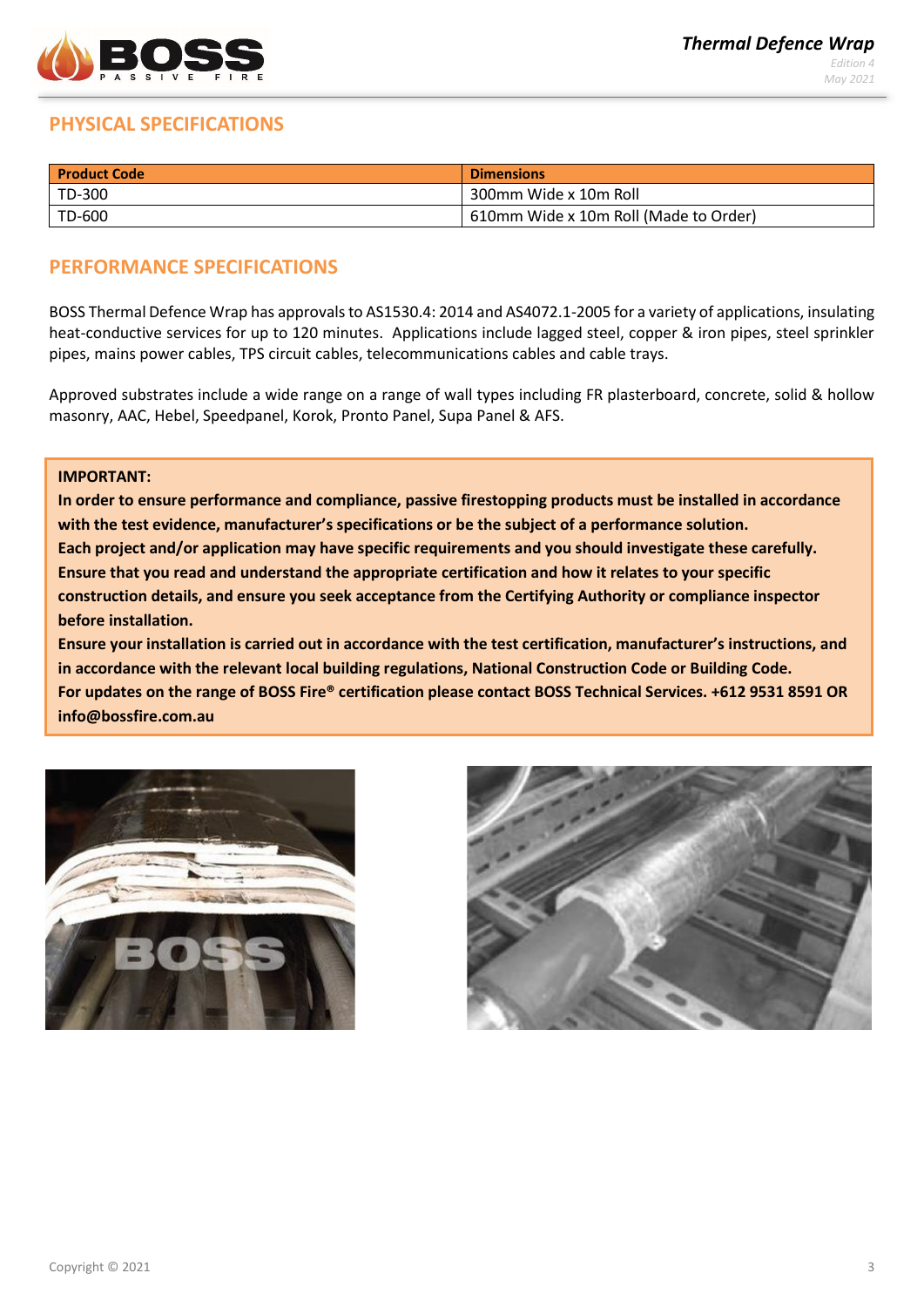

*Edition 4 May 2021*

# **UNINSULATED METAL PIPES**

| <b>Element</b>                                                                                                                                                                                                                                                                                                                                                                                                              | <b>Substrate</b>                                                          | <b>FRL</b>                                   | <b>Service</b>                             | <b>Service</b>                                                                                                                                        | <b>Primary Fire</b>                                                                                                                       | <b>Secondary</b>                                                                                                                                                                              | <b>Tertiary</b>                                                                            | <b>Cert Ref</b>           |
|-----------------------------------------------------------------------------------------------------------------------------------------------------------------------------------------------------------------------------------------------------------------------------------------------------------------------------------------------------------------------------------------------------------------------------|---------------------------------------------------------------------------|----------------------------------------------|--------------------------------------------|-------------------------------------------------------------------------------------------------------------------------------------------------------|-------------------------------------------------------------------------------------------------------------------------------------------|-----------------------------------------------------------------------------------------------------------------------------------------------------------------------------------------------|--------------------------------------------------------------------------------------------|---------------------------|
|                                                                                                                                                                                                                                                                                                                                                                                                                             |                                                                           |                                              | <b>Type</b>                                | <b>Size</b>                                                                                                                                           | <b>Stopping</b>                                                                                                                           | <b>Fire</b>                                                                                                                                                                                   | <b>Fire</b>                                                                                |                           |
|                                                                                                                                                                                                                                                                                                                                                                                                                             |                                                                           |                                              |                                            |                                                                                                                                                       | <b>Elements</b>                                                                                                                           | <b>Stopping</b>                                                                                                                                                                               | <b>Stopping</b>                                                                            |                           |
|                                                                                                                                                                                                                                                                                                                                                                                                                             |                                                                           |                                              |                                            |                                                                                                                                                       |                                                                                                                                           | <b>Element</b>                                                                                                                                                                                | <b>Element</b>                                                                             |                           |
| Walls<br>Min 100mm<br>(90min FRL) or<br>116mm (120min<br>FRL) Thick:<br>-FR Plasterboard /<br>GIB<br>-Concrete<br>-Solid & Hollow<br>Masonry<br>Walls with Build Up<br>to Min 100mm<br>(90min FRL) or<br>116mm (120min<br>FRL) Thick:<br>-Speedpanel &<br>Korok<br>-AAC / Hebel<br>-Pronto Panel<br>-Supa Panel<br>Build up options -<br>100mm clearance<br>from perimeter of<br>service:<br>-BOSS Batt<br>-FR Plasterboard | Wall must<br>be<br>minimum<br>96mm<br>Thick:<br>$-$ /90/90                | Steel & Iron<br>Pipes<br><b>Copper Pipes</b> | 32mm -<br>113mm Ø                          | FireMastic-300™ or<br>FireSilicone-EMA™<br>- 20mm x 20mm fillet<br>both sides<br>- Annular Gap Min<br>25mm depth both<br>sides<br>113mm -<br>$32mm -$ | Thermal<br>Defence Wrap<br>- 300mm Both<br>Sides                                                                                          | <b>BOSS Batt -</b><br>2 x 50mm<br>Used if<br>needed to<br>fire stop<br>oversize<br>apertures                                                                                                  | FAS200332<br>R1.0                                                                          |                           |
|                                                                                                                                                                                                                                                                                                                                                                                                                             | Or<br>Wall must<br>be<br>minimum<br><b>116mm</b><br>Thick:<br>$-/120/120$ |                                              | 159mm Ø                                    |                                                                                                                                                       | Thermal<br>Defence Wrap<br>- 600mm Both<br>Sides<br>Thermal                                                                               |                                                                                                                                                                                               |                                                                                            |                           |
|                                                                                                                                                                                                                                                                                                                                                                                                                             |                                                                           |                                              | 54 $mm$ Ø                                  |                                                                                                                                                       | Defence Wrap<br>- 300mm Both<br>Sides                                                                                                     |                                                                                                                                                                                               |                                                                                            |                           |
|                                                                                                                                                                                                                                                                                                                                                                                                                             |                                                                           |                                              |                                            | 54mm -<br>159mm Ø                                                                                                                                     |                                                                                                                                           | Thermal<br>Defence Wrap<br>- 600mm Both<br>Sides                                                                                                                                              |                                                                                            |                           |
| Ceiling                                                                                                                                                                                                                                                                                                                                                                                                                     | Min 26mm FR<br>Plasterboard -<br>Overall 235mm<br>Ceiling Floor System    | $- / 60 / 60$<br>$-$ /90/90                  | Galvanised<br>Steel Sprinkler<br>Pipe 32mm | $42.8$ mm $\phi$                                                                                                                                      | UniWrap <sup>®</sup><br>1 x Layer fitted to<br>ceiling side outside of<br>wrap.<br>FireMastic-300™ seal.                                  | FireMastic-<br>300™ - Flush<br>Seal over<br>UniWrap <sup>®</sup> and<br>to annular gap<br>floor side.                                                                                         | Thermal<br>Defence<br>$Wrap -$<br>105mm<br>Length,<br>50mm<br>overlap.                     | <b>SFC</b><br>FRT180474.1 |
| Floors                                                                                                                                                                                                                                                                                                                                                                                                                      | Min 150mm<br>Concrete                                                     | $-/120/120$                                  | Steel, Copper &<br><b>Iron Pipes</b>       | $32mm -$<br>159mm Ø                                                                                                                                   | FireMastic-300™ or<br>FireSilicone-EMA™<br>- 20mm x 20mm fillet<br>top side only.<br>- Annular Gap Max<br>20mm Min 25mm<br>depth top side | Thermal<br>Defence Wrap<br>- Double<br>wrapped top<br>side only.<br>-First layer<br>must extend<br>600mm from<br>face of slab.<br>-Second layer<br>must extend<br>300mm from<br>face of slab. | <b>BOSS Batt -</b><br>2x50mm<br>Used if<br>needed to<br>fire stop<br>oversize<br>apertures | FAS200332<br>R1.0         |

*The table above only relates to BOSS Fire® solutions using the Thermal Defence Wrap product. For other BOSS Fire® products that offer certified uninsulated & insulated metal pipe penetration systems please refer to previous page of this TDS or consult the BOSS Fire® website - bossfire* 

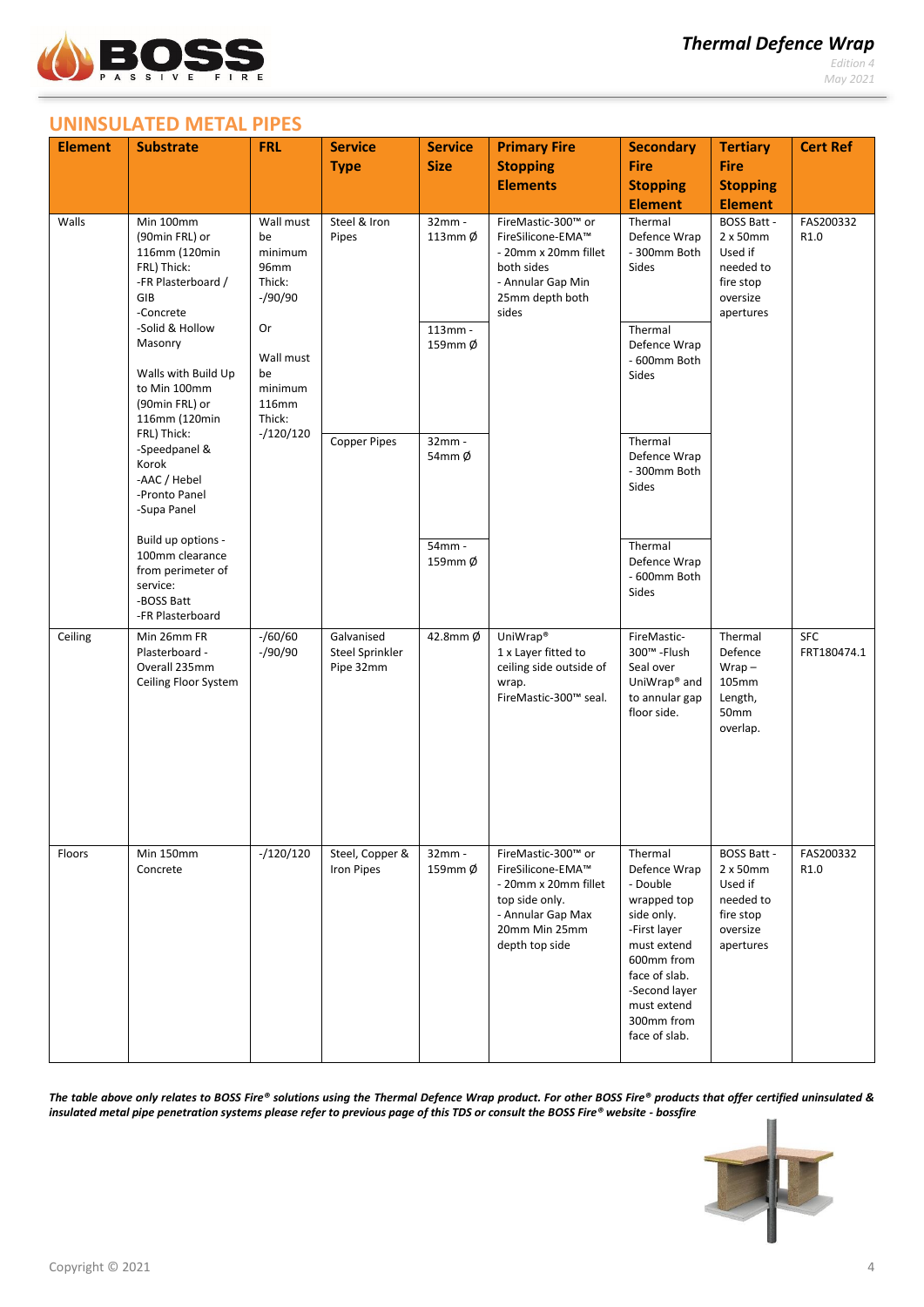

*Edition 4 May 2021*

# **INSULATED METAL PIPES**

| <b>Element</b> | <b>Substrate</b>                                                                                                                                                                                                                                                                                                             | <b>FRL</b>                                                                                                                                     | <b>Service</b>                                                                                  | <b>Service</b>                               | <b>Primary Fire</b>                                                                                                                                                                                           | <b>Secondary</b>                                                                                                                                                                                                    | <b>Tertiary</b>                                                                              | <b>Cert Ref</b>   |
|----------------|------------------------------------------------------------------------------------------------------------------------------------------------------------------------------------------------------------------------------------------------------------------------------------------------------------------------------|------------------------------------------------------------------------------------------------------------------------------------------------|-------------------------------------------------------------------------------------------------|----------------------------------------------|---------------------------------------------------------------------------------------------------------------------------------------------------------------------------------------------------------------|---------------------------------------------------------------------------------------------------------------------------------------------------------------------------------------------------------------------|----------------------------------------------------------------------------------------------|-------------------|
|                |                                                                                                                                                                                                                                                                                                                              |                                                                                                                                                | <b>Type</b>                                                                                     | <b>Size</b>                                  | <b>Stopping</b>                                                                                                                                                                                               | <b>Fire</b>                                                                                                                                                                                                         | <b>Fire</b>                                                                                  |                   |
|                |                                                                                                                                                                                                                                                                                                                              |                                                                                                                                                |                                                                                                 |                                              | <b>Elements</b>                                                                                                                                                                                               | <b>Stopping</b>                                                                                                                                                                                                     | <b>Stopping</b>                                                                              |                   |
|                |                                                                                                                                                                                                                                                                                                                              |                                                                                                                                                |                                                                                                 |                                              |                                                                                                                                                                                                               | <b>Element</b>                                                                                                                                                                                                      | <b>Element</b>                                                                               |                   |
| Walls          | Min 100mm<br>(90min FRL) or<br>116mm (120min<br>FRL) Thick:<br>-FR Plasterboard /<br>GIB<br>-Concrete<br>-Solid & Hollow<br>Masonry<br>Walls with Build Up<br>to Min 100mm<br>(90min FRL) or<br>116mm (120min<br>FRL) Thick:<br>-Speedpanel &<br>Korok<br>-AAC / Hebel<br>-Pronto Panel<br>-Supa Panel<br>Build up options - | Wall must<br>be<br>minimum<br><b>96mm</b><br>Thick:<br>$-$ /90/90<br>Or<br>Wall must<br>be<br>minimum<br><b>116mm</b><br>Thick:<br>$-/120/120$ | Thermobreak<br>Lagged Steel &<br>Iron Pipes<br>Lagging<br>Thickness:<br>$30 - 50$ mm            | 32mm -<br>113mm $\phi$<br>113mm -<br>159mm Ø | UniWrap <sup>®</sup><br>(Multiple Layers)<br>- Fitted Both Sides<br>FireMastic-300™ or<br>FireSilicone-EMA™<br>- 20mm x 20mm fillet<br>both sides<br>- Annular Gap Min<br>25mm depth both<br>sides            | Thermal<br><b>BOSS Batt -</b><br>Defence Wrap<br>$2 \times 50$ mm<br>- 300mm Both<br>Used if<br><b>Sides</b><br>needed to<br>fire stop<br>oversize<br>apertures<br>Thermal<br>Defence Wrap<br>- 600mm Both<br>Sides | FAS200332<br>R1.0                                                                            |                   |
|                |                                                                                                                                                                                                                                                                                                                              |                                                                                                                                                | Thermobreak<br>Lagged Copper<br>Pipes<br>Lagging<br>Thickness:<br>$30 - 50$ mm                  | $32mm -$<br>54mm Ø<br>54mm -                 |                                                                                                                                                                                                               | Thermal<br>Defence Wrap<br>- 300mm Both<br>Sides<br>Thermal                                                                                                                                                         |                                                                                              |                   |
|                | 100mm clearance<br>from perimeter of<br>service:<br>-BOSS Batt<br>-FR Plasterboard                                                                                                                                                                                                                                           |                                                                                                                                                |                                                                                                 | 159mm Ø                                      |                                                                                                                                                                                                               | Defence Wrap<br>- 600mm Both<br><b>Sides</b>                                                                                                                                                                        |                                                                                              |                   |
| Floors         | Min 150mm<br>Concrete                                                                                                                                                                                                                                                                                                        | $-/120/120$                                                                                                                                    | Thermobreak<br>Lagged Steel,<br>Copper & Iron<br>Pipes<br>Lagging<br>Thickness:<br>$30 - 50$ mm | 32mm -<br>159mm $\phi$                       | UniWrap <sup>®</sup><br>(Multiple Layers)<br>- Fitted Both Sides<br>FireMastic-300™ or<br>FireSilicone-EMA™<br>- 20mm x 20mm fillet<br>top side only.<br>- Annular Gap Max<br>20mm Min 25mm<br>depth top side | Thermal<br>Defence Wrap<br>- Double<br>wrapped top<br>side only.<br>-First layer<br>must extend<br>600mm from<br>face of slab.<br>-Second layer<br>must extend<br>300mm from<br>face of slab.                       | <b>BOSS Batt -</b><br>2 x 50mm<br>Used if<br>needed to<br>fire stop<br>oversize<br>apertures | FAS200332<br>R1.0 |

*The table above only relates to BOSS Fire® solutions using the Thermal Defence Wrap product. For other BOSS Fire® products that offer certified uninsulated & insulated metal pipe penetration systems please refer to previous page of this TDS or consult the BOSS Fire® website - bossfire.com*

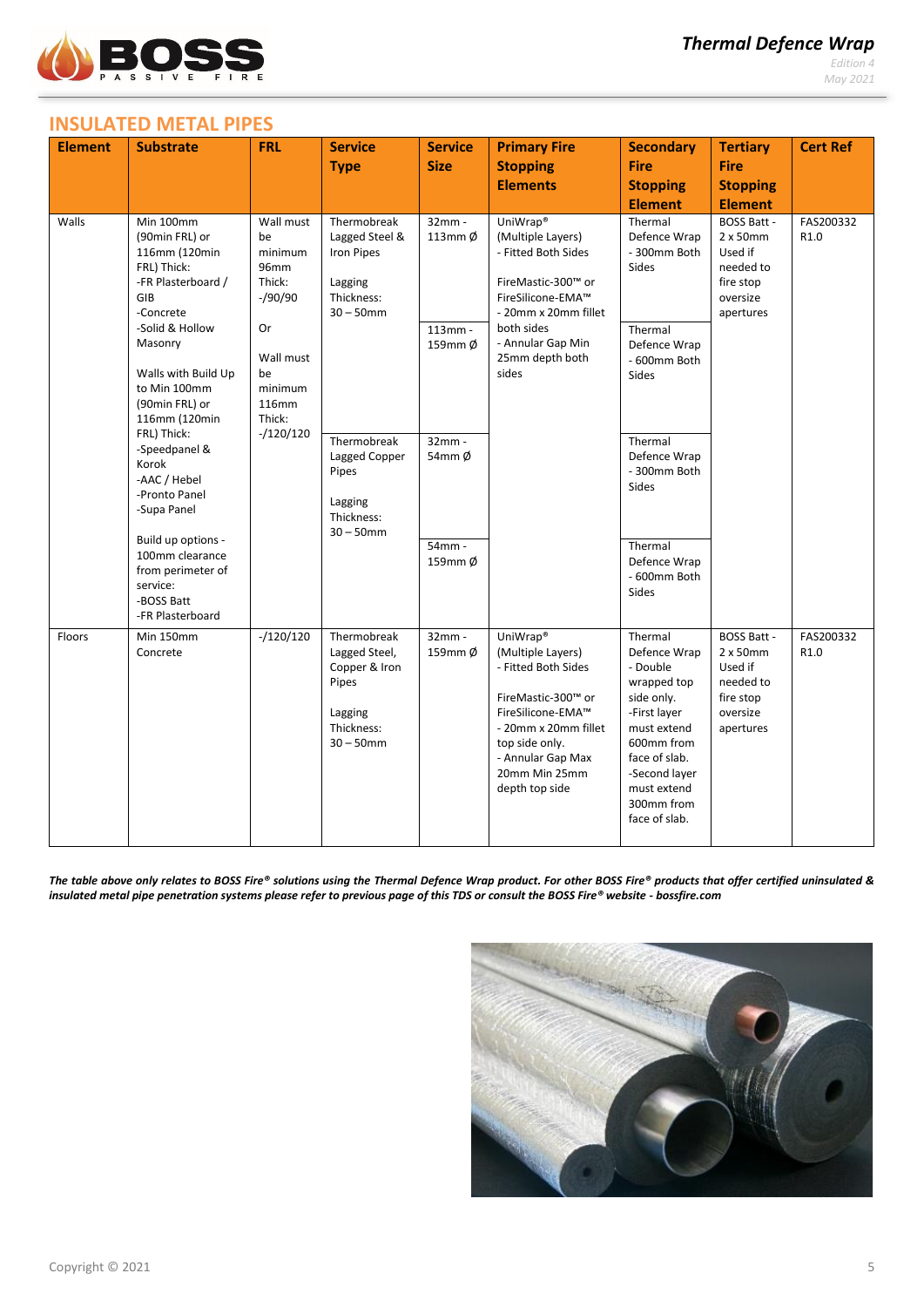

# **ELECTRICAL & TELECOMMUNICATIONS CABLES**

| <b>Element</b> | <b>Substrate</b>                                                                                                                                                                                                                                                                                                                                                                                                   | <b>FRL</b>                                                                                                                      | <b>Service Type</b>                                                                                                                                                                                                                                                                                                                                                                                                                                                                                                                                                                                                                                                                                      | <b>Primary Fire</b><br><b>Stopping</b><br><b>Elements</b>                                                                                    | <b>Secondary</b><br><b>Fire</b><br><b>Stopping</b><br><b>Element</b>                                                                                                                          | <b>Tertiary Fire</b><br><b>Stopping</b><br><b>Element</b>                          | <b>Cert Ref</b>   |
|----------------|--------------------------------------------------------------------------------------------------------------------------------------------------------------------------------------------------------------------------------------------------------------------------------------------------------------------------------------------------------------------------------------------------------------------|---------------------------------------------------------------------------------------------------------------------------------|----------------------------------------------------------------------------------------------------------------------------------------------------------------------------------------------------------------------------------------------------------------------------------------------------------------------------------------------------------------------------------------------------------------------------------------------------------------------------------------------------------------------------------------------------------------------------------------------------------------------------------------------------------------------------------------------------------|----------------------------------------------------------------------------------------------------------------------------------------------|-----------------------------------------------------------------------------------------------------------------------------------------------------------------------------------------------|------------------------------------------------------------------------------------|-------------------|
| Walls          | Min 100mm<br>(90min FRL) or<br>116mm (120min<br>FRL) Thick:<br>-FR Plasterboard /<br>GIB<br>-Concrete<br>-Solid & Hollow<br>Masonry<br>Walls with Build<br>Up to Min 100mm<br>(90min FRL) or<br>116mm (120min<br>FRL) Thick:<br>-Speedpanel &<br>Korok<br>-AAC / Hebel<br>-Pronto Panel<br>-Supa Panel<br>Build up options -<br>100mm clearance<br>from perimeter of<br>service:<br>-BOSS Batt<br>-FR Plasterboard | Wall must<br>be<br>minimum<br>96mm<br>Thick:<br>$-$ /90/90<br>Or<br>Wall must<br>be<br>minimum<br>116mm<br>Thick:<br>$-120/120$ | Cables in general accordance<br>with Appendix D1 and D2 as per<br>AS1530.4: 2014 (except 4 x<br>185mm <sup>2</sup> and 1 x 630mm <sup>2</sup> ).<br>Cables Include:<br>Up to 2.5mm <sup>2</sup> 2C+E TPS Power<br>Cable<br>Up to 3 x 6mm <sup>2</sup> 3C+E Power<br>Cables<br>Up to 8 x 16mm <sup>2</sup> 3C+E Power<br>Cables<br>Up to 60 x 50 pair, 0.5mm<br><b>Telecommunications Cables</b>                                                                                                                                                                                                                                                                                                          | FireMastic-300™<br>or<br>FireSilicone-EMA™<br>- 50mm x 50mm<br>fillet both sides<br>- Annular Gap Min<br>25mm depth both<br>sides            | Thermal<br>Defence Wrap<br>- 600mm Both<br>Sides                                                                                                                                              | BOSS Batt - 2 x<br>50mm<br>Used if needed<br>to fire stop<br>oversize<br>apertures | FAS200332<br>R1.0 |
| Floors         | Min 150mm<br>Concrete                                                                                                                                                                                                                                                                                                                                                                                              | $-/120/120$                                                                                                                     | Cables for standard<br>configuration EN1366-3: 2009<br>including:<br>Power Cables:<br>$A1 - PVC/PVC 5mm \times 1.5mm^2 -$<br>Approx. Dia 14mm<br>A1 - EPR/PO 5mm x 1.5mm <sup>2</sup> -<br>Approx. Dia 11.2-14.4mm<br>$A1 - XLPE/EVA 5mm \times 1.5mm^2 -$<br>Approx. Dia 13mm<br>$B - PVC/PVC 1mm x 95mm2 -$<br>Approx. Dia 18-21mm<br>D1-PVC/PVC 4mm x 185mm <sup>2</sup> -<br>Approx. Dia 52mm<br>D2 - EPR/PO 4mm x 185mm <sup>2</sup> -<br>Approx. Dia 64-80mm<br>D3 - XLPE/EVA 4mm x 185mm <sup>2</sup> -<br>Approx. Dia 58mm<br><b>Telecommunications Cables:</b><br>$G1 - PVC/ - 1mm \times 95mm^2 -$<br>Approx. Dia 14.1-17.1mm<br>$G2 - PVC/ - 1mm \times 185mm^2 -$<br>Approx. Dia 19.3-23.3mm | FireMastic-300™<br>or<br>FireSilicone-EMA™<br>- 50mm x 50mm<br>fillet top side only.<br>- Annular Gap Max<br>20mm Min 25mm<br>depth top side | Thermal<br>Defence Wrap<br>- Double<br>wrapped top<br>side only.<br>-First layer<br>must extend<br>600mm from<br>face of slab.<br>-Second layer<br>must extend<br>300mm from<br>face of slab. | BOSS Batt - 2 x<br>50mm<br>Used if needed<br>to fire stop<br>oversize<br>apertures | FAS200332<br>R1.0 |

*The table above only relates to BOSS Fire® solutions using the Thermal Defence Wrap product. For other BOSS Fire® products that offer certified electrical and telecommunications cable penetration systems please refer to previous page of this TDS or consult the BOSS Fire® website - bossfire.com*